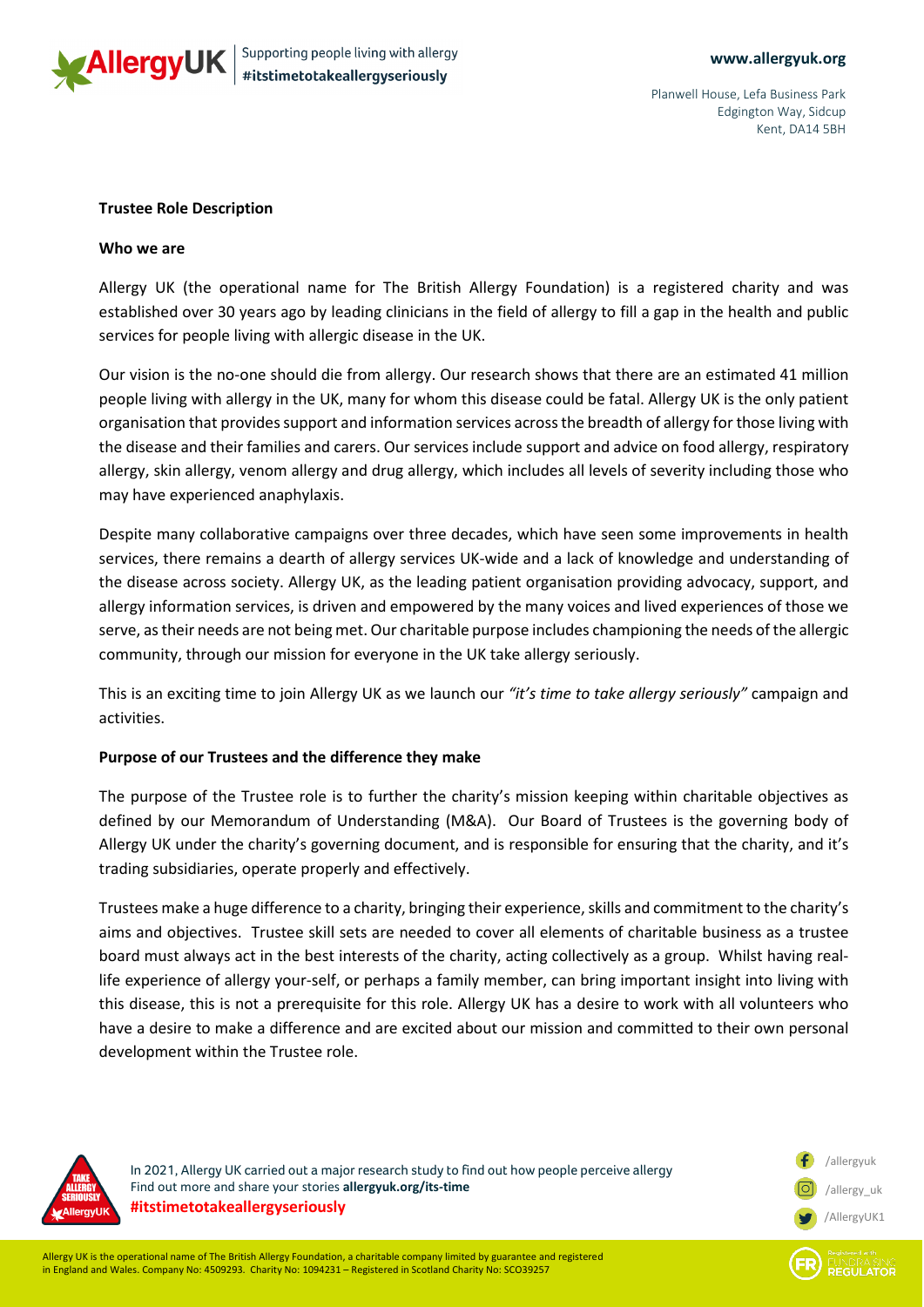

/allergyuk /allergy\_uk /AllergyUK1

**REGULATOR** 

## **Allergy UK's Board**

Allergy UK's Trustees are known as the Board of Trustees and are also our Members under our M&A. The Board comprises of:

- The Chair (appointed by the Trustees)
- The Vice-Chair (appointed by the Trustees)
- Up to 10 elected Trustees (current skill sets include HR, Finance, Legal, Paediatric Allergy, Marketing, NHS Commissioning and Data).

Trustees are accountable to the Chair of Trustees and work closely with the CEO, Operations Director, and the Board of Trustees.

# **The duties of a trustee are as follows:**

- Ensuring that the charity is carrying out its purposes (stated objects) as defined in its governing document for the public benefit.
- Ensuring that the charity (and its trading subsidiaries) comply with its governing document (M&A), charity law, company law and any other relevant legislation or regulations.
- **•** Contributing to the development of and agreeing a long-term strategy to achieve the charity's goals.
- Manage charitable resources responsibly, ensuring the financial stability of the charity.
- Ensuring that the charity defines its goals and evaluates performance against agreed targets.
- Act in the charity's best interests, safeguarding the good name, integrity, and values of the organisation.
- Ensuring the effective and efficient administration of the charity, including having appropriate policies and procedures in place.
- Assist with the appointment of the Chief Executive and monitor performance through an agreed process.
- Dedicated to the charity's cause and objectives and willing to act as the charity's ambassador to external bodies, individuals, charities, and companies.
- In addition to the above statutory duties, each trustee should use any specific skills, knowledge or experience they have to help the board of trustees reach sound decisions. This may involve:
	- scrutinising board papers,
	- leading discussions,
	- focusing on key issues,
	- providing advice and guidance on new initiatives,
	- or other issues in which the trustee has special expertise.



In 2021, Allergy UK carried out a major research study to find out how people perceive allergy Find out more and share your stories **allergyuk.org/its-time #itstimetotakeallergyseriously**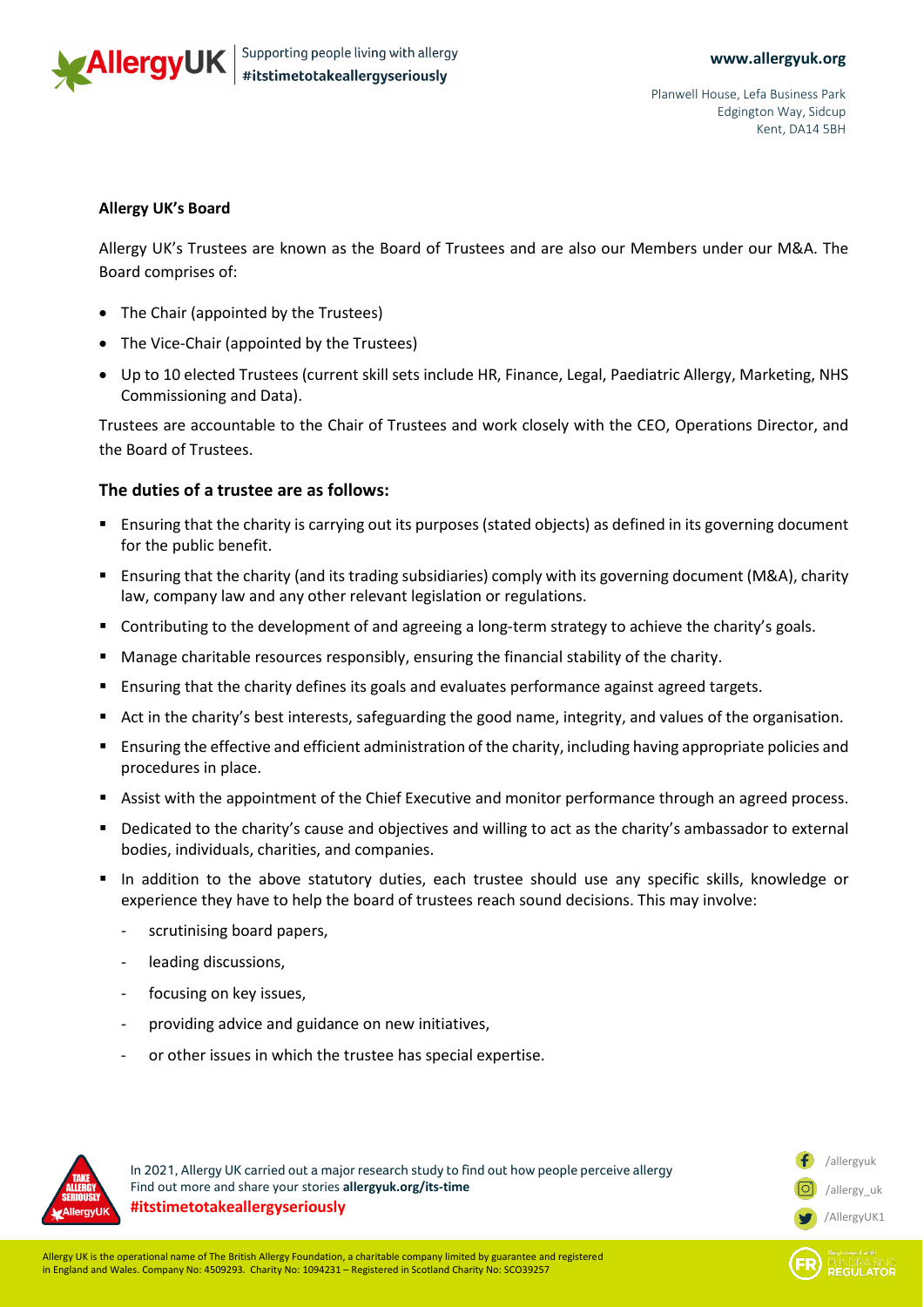

/allergyuk /allergy\_uk /AllergyUK1

**REGULATOR** 

Planwell House, Lefa Business Park Edgington Way, Sidcup Kent, DA14 5BH

# **Person specification**

- A commitment to the organisation
- A willingness to devote the necessary time and effort
- **Strategic vision**
- Good, independent judgement
- Impartiality, fairness, and the ability to respect confidences
- An ability to think creatively
- A willingness to speak their mind constructively, with tact and diplomacy
- Able to challenge the status quo if needed
- Good communication and interpersonal skills
- An understanding and acceptance of the legal duties, responsibilities, and liabilities of trusteeship
- An ability to work effectively as a member of a team
- A commitment to Nolan's seven principles of public life: selflessness, integrity, objectivity, accountability, openness, honesty, and leadership.

## **Duration of Service**

Trustees can serve a total of ten years in total. The first term is for one year and, on willingness to continue volunteering as a Trustee and re-election to the Board, Trustees can then serve a term of three years and may serve up to three consecutive terms. Non-attendance for a continuous period of six months without good reason may result in being asked to stand down from the Board. All Trustees are expected to sign a Declaration of Interest form annually.

# **Meetings**

The Board meets four times a year with the Annual General Meeting held on the same day as one of the Board meetings. There may be travel required when meetings are held face-to-face. These are usually held in London or at the charity's offices based in Sidcup in Kent.

There may be extra-ordinary meetings called with notice periods complying with the M&A. Additional correspondence will be carried out between meetings via email, telephone or virtual as appropriate.

# **Reporting**

The Board reports to the Charity Commission for England and Wales, the Office of the Scottish Charity Regulator and Companies House.



In 2021, Allergy UK carried out a major research study to find out how people perceive allergy Find out more and share your stories **allergyuk.org/its-time #itstimetotakeallergyseriously**

Allergy UK is the operational name of The British Allergy Foundation, a charitable company limited by guarantee and registered in England and Wales. Company No: 4509293. Charity No: 1094231 – Registered in Scotland Charity No: SCO39257